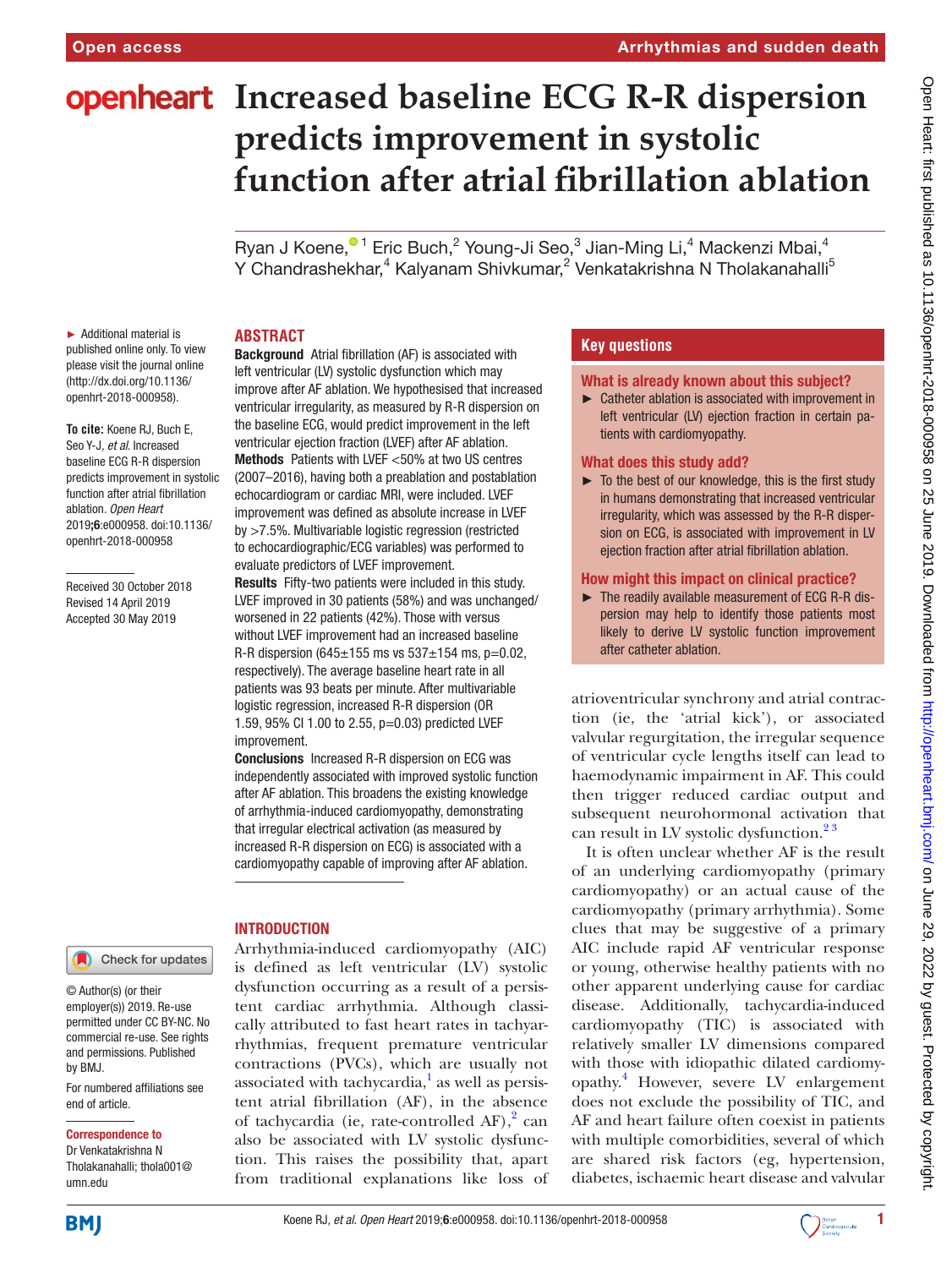### Open Heart

heart disease) for both AF and heart failure.<sup>[5](#page-6-1)</sup> Therefore, the distinction between a primary AIC due to AF and a primary cardiomyopathy causing AF becomes increasingly challenging. Identifying those with a primary AIC has important implications, as an aggressive rate and rhythm control strategy in these patients would presumably result in improvement in their cardiomyopathy.

We hypothesised that greater R-R interval dispersion might be a marker for an arrhythmia-induced cardiomyopathy and therefore also identify patients who would recover systolic function post-AF ablation.<sup>[6](#page-6-2)</sup>

### **METHODS**

### Study patients

We reviewed the Minneapolis VA Health Care System and University of California, Los Angeles (UCLA) AF ablation databases (2007–2016), including patients with complete transthoracic echocardiographic (TTE) or cardiac MRI studies before (within 1 year) and after (>5 weeks) AF ablation. The latter was chosen to allow time for reverse remodelling on restoration of sinus rhythm following AF ablation. Patients with an LVEF ≥50% were excluded. All patients underwent pulmonary vein isolation using radiofrequency ablation with or without left atrial ablation for complex fractionated atrial electrograms.

### Echocardiographic and cardiac MRI measurements of LV variables

The two-dimensional (2D) echocardiographic studies, including chamber quantification measurements, were performed by experienced cardiac sonographers and interpreted and verified by cardiologists certified in 2D echocardiography. Variables of LV function that were measured included LV internal diameter during end-diastole (LVIDd), LV internal diameter during end-systole (LVIDs), LVEF and left atrial diameter. Measurements were performed according to the American Society of Echocardiography chamber quantification guidelines. All cardiac MRI studies were performed on Siemens Prisma 3T or Siemens Avanto 1.5T MRI scanners (Siemens Healthineers, Malvern, Pennsylvania, USA), with horizontal long axis steady-state free precession images of the right and left ventricles reviewed on a dedicated GE-PACS workstation. Images were reviewed by a cardiovascular radiologist with 10 years of experience. Measurements were performed three times with the mean selected and recorded.

### ECG measurements

R-R dispersion was measured as the difference between the longest and shortest R-R interval on the single, most recent ECG preceding AF ablation that demonstrated AF. This was then corrected for a heart rate of 70 beats per minute (bpm) using the formula for corrected R-R dispersion which is (heart rate/70 bpm)\*R-R dispersion. The longest or shortest R-R interval could involve a PVC if present.

# **Definitions**

Improvement in LVEF was defined as >7.5% absolute increase in LVEF in comparison to the pre-AF ablation imaging study. A >7.5% cut-off was used given the constraint of previously reported ~7.5% interobserver variability in the measurement of 2D ejection fraction  $(EF).$ <sup>[8](#page-6-4)</sup> Consequently, LVEF that improved by  $\leq 7.5\%$ compared with the pre-AF ablation imaging study was categorised as unchanged or worsened.

### Statistical analysis

Continuous and categorical variables were summarised as mean $\pm$ SD and frequency (%), respectively. Patients were categorised into two groups according to whether or not LVEF improved by >7.5%. The groups were compared using the Pearson's  $\chi^2$  test for categorical variables and the Student's t-test for continuous variables. Changes in pre-AF versus post-AF ablation echocardiographic or cardiac MRI parameters were compared using the paired t-test. All p values were two sided with significance of <0.05. Univariable analysis was performed on collected clinical data and stratified by patients with and without LVEF improvement. Multivariable logistic regression (restricted to only echocardiographic and ECG variables with p<0.10 due to the small sample size) was performed to calculate ORs of LVEF improvement. Model performance was analysed using the area under the receiver operating curve (C-statistic). Statistical analyses were performed using JMP version 14.1.0 (SAS Institute, Cary, North Carolina, USA).

This study was approved by the Institutional Review Board at the Minneapolis VA Health Care System and UCLA.

### **RESULTS**

### Study population

Between 1 January 2007 and 31 December 2015, a total of 69 out of 252 consecutive patients undergoing AF ablation at the Minneapolis VA Medical Center had LV dysfunction (LVEF <50%) on a preablation echocardiogram (TTE) within 1 year. Of these, a total of 42 had postablation imaging studies and were therefore included in this analysis. We included an additional 10 patients from the UCLA AF ablation database (2012 through 2017) that had both preablation and postablation cardiac MRI (n=8) or echocardiographic data (n=2). The total sample size was 52 patients. All were men.

Baseline demographic and clinical characteristics in the study population as a whole and in the subgroups of patients with improved and not improved LVEF after AF ablation are presented in [table](#page-2-0) 1. The mean age of the study group was 63±8 years and all patients were men. Sixty per cent of patients had either persistent or long-standing persistent AF, and the remaining had paroxysmal AF. Nearly half (42%) had ischaemic heart disease. The mean heart rate was 93 bpm, which is satisfactory according to current guidelines, making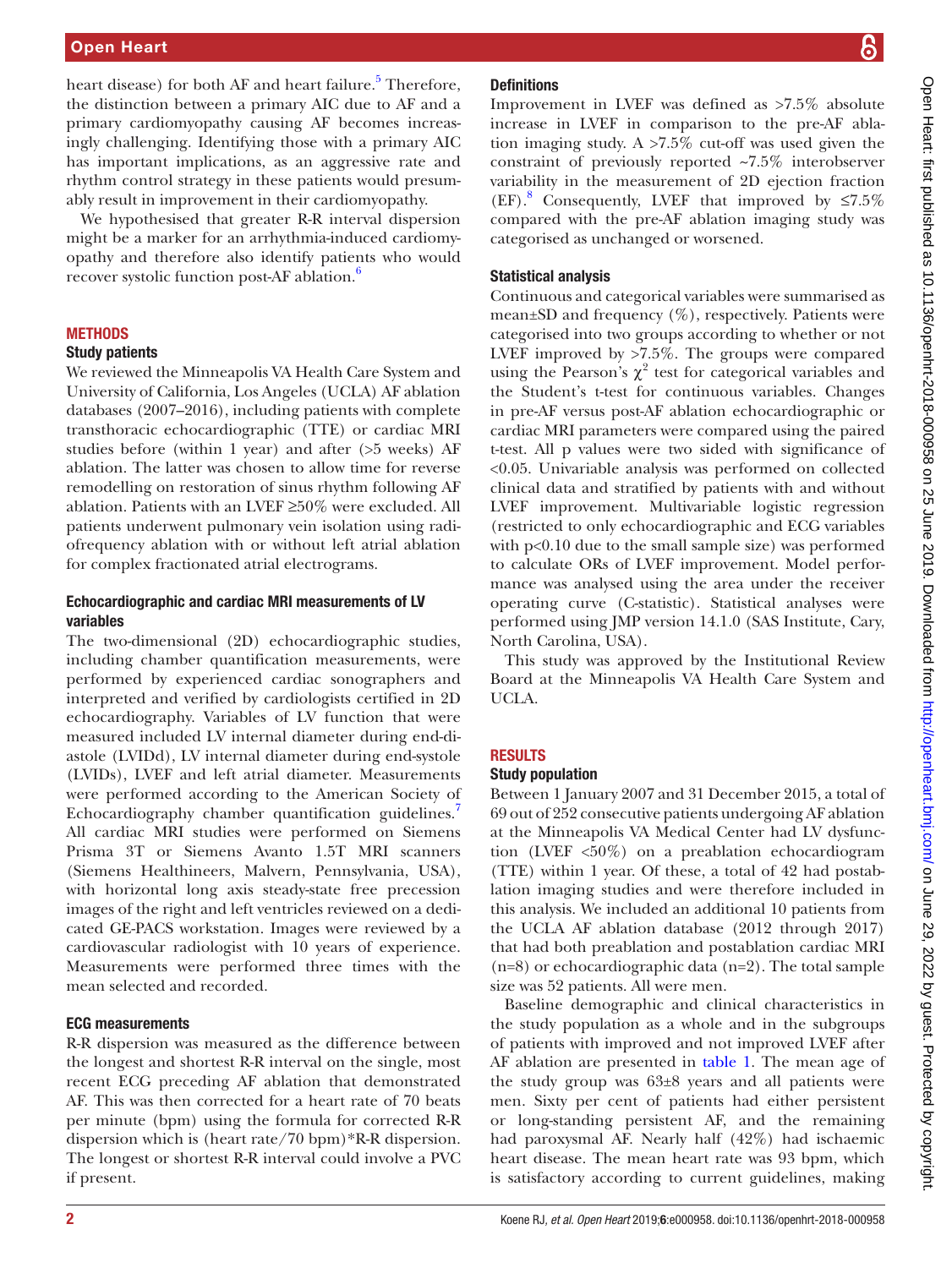<span id="page-2-0"></span>

| Table 1 Baseline characteristics in the study population as a whole, stratified by postablation response in LVEF (>7.5%) |                    |                                        |                |          |
|--------------------------------------------------------------------------------------------------------------------------|--------------------|----------------------------------------|----------------|----------|
|                                                                                                                          | <b>LVEF</b>        |                                        |                |          |
| <b>Variables</b>                                                                                                         | All patients, n=52 | LVEF improved, n=30 not improved, n=22 |                | P value* |
| Age (years)                                                                                                              | $63\pm8$           | $63\pm8$                               | $62\pm7$       | 0.83     |
| Male (%)                                                                                                                 | 100                | 100                                    | 100            | 1.00     |
| LVEF $(%)$                                                                                                               | $36 + 8$           | $36\pm8$                               | $36 + 9$       | 0.70     |
| Hypertension (%)                                                                                                         | 83                 | 73                                     | 95             | 0.04     |
| Diabetes mellitus (%)                                                                                                    | 12                 | 13                                     | $9\,$          | 0.64     |
| COPD (%)                                                                                                                 | 21                 | 20                                     | 23             | 0.81     |
| 0SA (%)                                                                                                                  | 35                 | 23                                     | 50             | 0.05     |
| Prior MI (%)                                                                                                             | 15                 | $10\,$                                 | 23             | 0.21     |
| Ischaemic heart disease (%)                                                                                              | 42                 | 37                                     | 50             | 0.34     |
| CHA <sub>2</sub> DS <sub>2</sub> VASc score                                                                              | $2.6 + 1$          | $2.4 \pm 1$                            | $3.0 + 1$      | 0.13     |
| CRT or ICD (%)                                                                                                           | 12                 | $\overline{7}$                         | 18             | 0.24     |
| Body mass index (kg/m <sup>2</sup> )                                                                                     | $31 \pm 6$         | $29 + 5$                               | $32 + 7$       | 0.08     |
| Persistent/long-standing AF (%)                                                                                          | 60                 | 57                                     | 64             | 0.62     |
| <b>Medications</b>                                                                                                       |                    |                                        |                |          |
| Beta blocker (%)                                                                                                         | 85                 | 83                                     | 86             | 0.76     |
| ACEi/ARB (%)                                                                                                             | 67                 | 60                                     | 77             | 0.19     |
| Spironolactone (%)                                                                                                       | 17                 | 13                                     | 23             | 0.38     |
| Hydralazine and ISDN (%)                                                                                                 | $\overline{2}$     | $\pmb{0}$                              | $\overline{5}$ | 0.24     |
| Digoxin (%)                                                                                                              | 29                 | 30                                     | 27             | 0.83     |
| Diuretics (%)                                                                                                            | 37                 | 33                                     | 41             | 0.58     |
| Antiarrhythmic (%)                                                                                                       | 44                 | 40                                     | 50             | 0.47     |
| ECG/echocardiographic                                                                                                    |                    |                                        |                |          |
| Heart rate (bpm)                                                                                                         | $93 + 20$          | $97 + 22$                              | 89±16          | 0.15     |
| Corrected R-R dispersion (ms)                                                                                            | $600 \pm 162$      | $645 \pm 155$                          | $537 + 154$    | 0.02     |
| LVIDd (mm)                                                                                                               | $58 + 8$           | $54\pm6$                               | $58\pm8$       | 0.03     |
| LVIDs (mm)                                                                                                               | $44\pm8$           | $42 + 7$                               | $46 \pm 9$     | 0.06     |
| LAD (mm)                                                                                                                 | $49 \pm 9$         | $48\pm9$                               | $50\pm8$       | 0.18     |
| Valvular (%)                                                                                                             | 12                 | 7                                      | 18             | 0.20     |

\*Improved (ΔLVEF >7.5%) versus not improved.

ACEi, ACE inhibitor; AF, atrial fibrillation; ARB, angiotensin receptor blocker;COPD, chronic obstructive pulmonary disease;CRT, Cardiac Resynchronization Therapy; ICD, implantable cardioverter defibrillator; ISDN, isosorbide dinitrate; LVEF, left ventricular ejection fraction;LVIDd, left ventricular internal diameter during end-diastole; LVIDs, left ventricular internal diameter during end-systole; MI, myocardial infarction; OSA, obstructive sleep apnoea; bpm, beats per minute.

tachycardia-mediated cardiomyopathy less likely. A substantial proportion of patients had multiple comorbidities [\(table](#page-2-0) 1). Preablation medications included beta blockers in 85% of patients, an ACE inhibitors or an angiotensin II receptor blockers (ACEi/ARB) in 67%, antiarrhythmic agents in 44%, diuretics in 37%, digoxin in 29%, as well as spironolactone and the combination of hydralazine with isosorbide dinitrate combination in a minority of patients [\(table](#page-2-0) 1). The mean LVEF was 36%±8%.

# Periprocedural changes in cardiac chamber dimensions

Cardiac chamber measurements before and after AF ablation in the study population as a whole, and also stratified by subsequent EF improvement, are presented in [table](#page-3-0) 2.

The mean LVEF significantly improved following AF ablation in the whole study cohort as a whole  $(36\% \pm 8\%$  vs  $47\% \pm 13\%$ , p=0.002). For the whole group, there was also a statistically significant reduction in LVIDs (from 44±8 mm to  $40±9$  mm,  $p=0.02$ ). There were no statistically significant changes in other cardiac chamber measurements (ie, left atrial diameter or LVIDd) with AF ablation [\(table](#page-3-0) 2).

In the subgroups stratified by LVEF improvement versus no LVEF improvement, there was a statistically significant reduction in LVIDs in the group with LVEF improvement before versus after AF ablation (from 42±7 mm to 36±6 mm, p=0.001). In contrast, no significant change in LVIDs was seen in the group with unchanged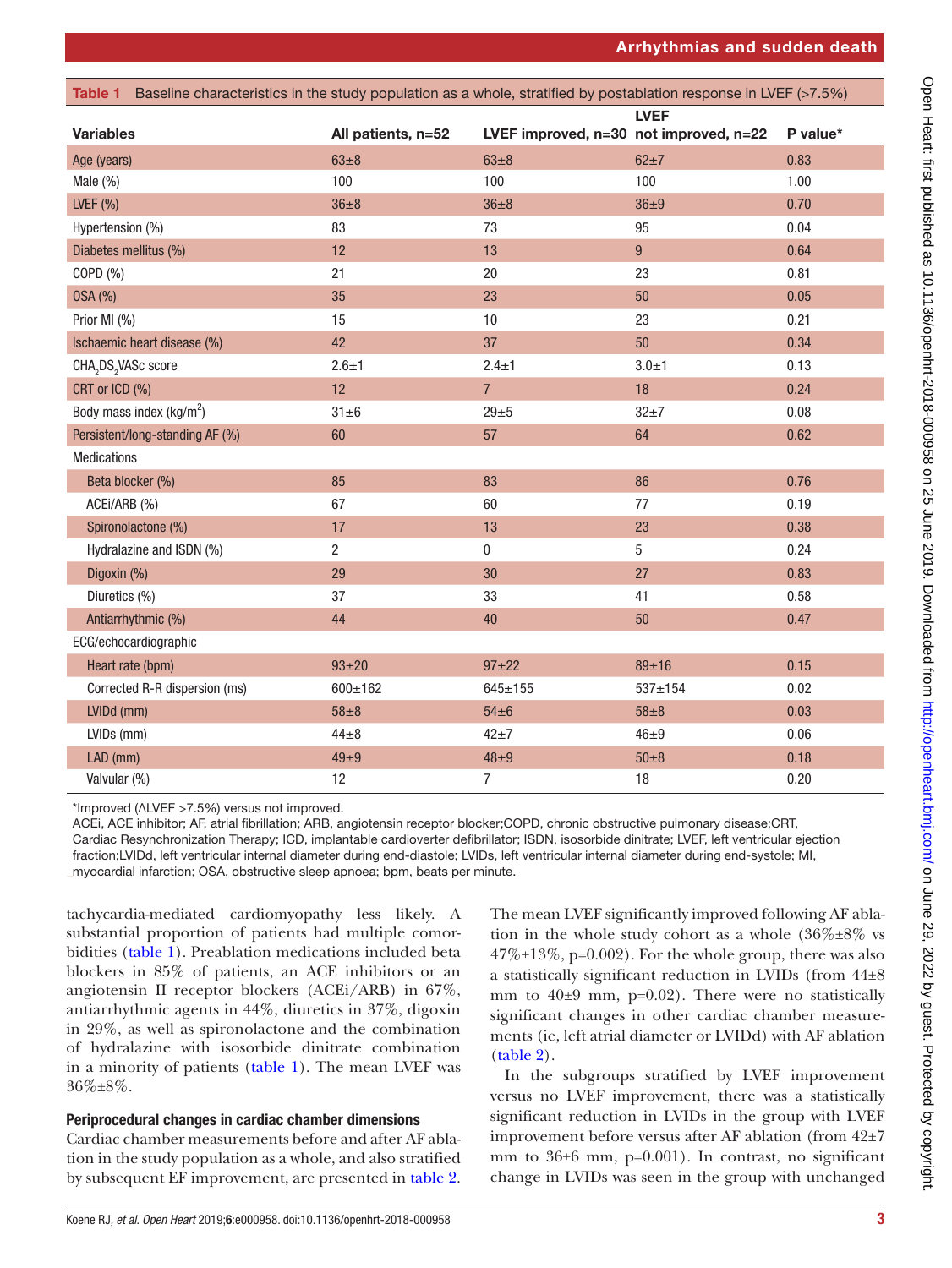ablation response in LVEF (>7.5%)

| <b>Variables</b>                                                                                                                                                                                                                                                                                                                                                                                                                      | <b>Before</b> | <b>After</b> | P value | <b>Before</b> | <b>After</b> | P value                                                                                                                                                         | <b>Before</b>                                                                                                                                                                                                                                                                                                                                                        | <b>After</b> | P value |
|---------------------------------------------------------------------------------------------------------------------------------------------------------------------------------------------------------------------------------------------------------------------------------------------------------------------------------------------------------------------------------------------------------------------------------------|---------------|--------------|---------|---------------|--------------|-----------------------------------------------------------------------------------------------------------------------------------------------------------------|----------------------------------------------------------------------------------------------------------------------------------------------------------------------------------------------------------------------------------------------------------------------------------------------------------------------------------------------------------------------|--------------|---------|
| LVEF, %                                                                                                                                                                                                                                                                                                                                                                                                                               | $36\pm8$      | $47 + 13$    | 0.002   | $36\pm8$      | $56\pm8$     | < 0.001                                                                                                                                                         | $36\pm9$                                                                                                                                                                                                                                                                                                                                                             | $36\pm9$     | 0.74    |
| LVIDd, mm                                                                                                                                                                                                                                                                                                                                                                                                                             | $56+7$        | $56\pm7$     | 0.77    | $54\pm6$      | $53\pm5$     | 0.40                                                                                                                                                            | $58\pm8$                                                                                                                                                                                                                                                                                                                                                             | $59+7$       | 0.73    |
| LVIDs, mm                                                                                                                                                                                                                                                                                                                                                                                                                             | $44 + 8$      | $40\pm9$     | 0.02    | $42+7$        | $36\pm 6$    | 0.001                                                                                                                                                           | $46\pm9$                                                                                                                                                                                                                                                                                                                                                             | $45 \pm 8$   | 0.74    |
| LAD, mm                                                                                                                                                                                                                                                                                                                                                                                                                               | $49\pm9$      | $48\pm7$     | 0.39    | $48\pm9$      | $47\pm 6$    | 0.38                                                                                                                                                            | $50\pm8$                                                                                                                                                                                                                                                                                                                                                             | $49\pm8$     | 0.78    |
| Values presented as mean±SD.<br>AF, atrial fibrillation; LAD, left atrial diameter; LVEF, left ventricular ejection fraction; LVIDd, left ventricular internal diameter during end-<br>diastole; LVIDs, left ventricular internal diameter during end-systole.<br>or worsened LVEF. There were no other periprocedural<br>changes in cardiac measurements (table 2).<br><b>Predictors of LVEF improvement after AF ablation</b>       |               |              |         |               |              |                                                                                                                                                                 | occurred in 50% vs 63%, respectively ( $p=0.29$ ). In th<br>subgroup analysis, increased R-R dispersion remaine<br>a significant predictor of LVEF improvement in thos                                                                                                                                                                                               |              |         |
| After a median $(IQR)$ of 5.7 months $(4-12$ months),<br>LVEF improved by $>7.5\%$ in 30 patients (58% of the<br>study population) and was unchanged/worsened in 22<br>patients (42%). Pre-AF and post-AF ablation LVEF was<br>$36\% \pm 8\%$ vs $56\% \pm 8\%$ , respectively (p<0.001), in patients<br>with improved LVEF and $36\% \pm 9\%$ vs $36\% \pm 9\%$ , respec-<br>tively $(p=0.74)$ , in patients with unchanged/worsened |               |              |         |               | $(p=0.43)$ . |                                                                                                                                                                 | without ischaemic heart disease $(p<0.01)$ , whereas stati<br>tical significance was lost in those with ischaemic hea<br>disease (online supplementary table 1).<br>Baseline R-R dispersion between patients with obstrue<br>tive sleep apnoea $(OSA)$ $(628\pm194 \text{ ms})$ versus thos<br>without OSA $(587\pm146 \text{ ms})$ was not statistically significar |              |         |
| LVEF $(table 2)$ .                                                                                                                                                                                                                                                                                                                                                                                                                    |               |              |         |               |              |                                                                                                                                                                 | AF recurrence and symptom improvement at 1 year                                                                                                                                                                                                                                                                                                                      |              |         |
| Patients with improved LVEF after ablation were less<br>likely to have hypertension or sleep apnoea (table 1).<br>Those with versus without LVEE improvement had                                                                                                                                                                                                                                                                      |               |              |         |               |              | At the 1-year follow-up period, 33 $(66%)$ patients ha<br>symptom improvement (table 3). Among the cardia<br>chamber variables an improvement in symptoms versu |                                                                                                                                                                                                                                                                                                                                                                      |              |         |

<span id="page-3-0"></span>Table 2 Left ventricular measurements before and after AF ablation in the study population as a whole, stratified by post-AF

All patients, n=52 LVEF improved, n=30 LVEF not improved, n=22

LVEF [\(table](#page-3-0) 2). Patients with improve likely to have hypertens Those with versus without LVEF improvement had increased R-R dispersion (645±155 ms vs 537±154 ms, respectively, p=0.02) [\(table](#page-2-0) 1, [figure](#page-3-1) 1) and smaller LVIDd  $(54±6$  mm vs  $58±8$  mm, p=0.02) [\(table](#page-3-2) 3, [figure](#page-4-0) 2). Other cardiac chamber dimensions were not associated with changes in LVEF. Multivariable analysis, restricted to echocardiographic and ECG variables (due to limitations in the sample size of the study) having a univariable  $p<0.10$  was performed. The candidate predictors satisfying p<0.05 after multivariable logistic regression included R-R dispersion by ECG [\(table](#page-4-1) 4), having an OR (95% CI) of 1.59 (1.00 to 2.55) (p=0.03) for LVEF improvement by 7.5%.

In a subgroup analysis of ischaemic (42%) versus non-ischaemic heart disease (58%), LVEF improvement



<span id="page-3-1"></span>Figure 1 Change in left ventricular ejection fraction (LVEF) after atrial fibrillation ablation based on the baseline R-R dispersion.

# $em$  improvement at 1 year

period, 33  $(66%)$  patients had  $(table 3)$  $(table 3)$  $(table 3)$ . Among the cardiac chamber variables, an improvement in symptoms versus unchanged or worsened symptoms at 1 year had smaller left atrial diameter dimensions  $(47±7$  mm vs  $52±7$  mm, p=0.03, respectively) ([table](#page-3-2) 3). Symptoms improved in 82% of those with EF improvement, versus only 45% of those without EF improvement (p=0.001) (data not shown).

At the 1-year follow-up period, 26 patients (50%) had no AF recurrences. Among the cardiac chamber variables,

<span id="page-3-2"></span>

|          | <b>Table 3</b> Baseline chamber dimensions stratified by future |  |  |
|----------|-----------------------------------------------------------------|--|--|
| outcomes |                                                                 |  |  |

| <b>LVIDd</b> | <b>LVID<sub>s</sub></b> | <b>LAD</b>  |
|--------------|-------------------------|-------------|
| $54 + 6$     | $42 + 7$                | $48 + 9$    |
| $58 + 8$     | $46 + 9$                | $50+8$      |
| 0.02         | 0.07                    | 0.53        |
| $56+7$       | $44 + 7$                | $47 + 7$    |
| $56 + 8$     | $43 + 9$                | $51 \pm 10$ |
| 0.70         | 0.67                    | 0.14        |
| $55 \pm 6$   | $43 + 7$                | $47 + 7$    |
| $58 + 8$     | $45 + 7$                | $52+7$      |
| 0.14         | 0.44                    | 0.03        |
|              |                         |             |

All measurements are expressed in millimetres.

AF, atrial fibrillation; LAD, left atrial diameter;LVEF, left ventricular ejection fraction; LVIDd, left ventricular internal diameter during end-diastole; LVIDs, left ventricular internal diameter during endsystole.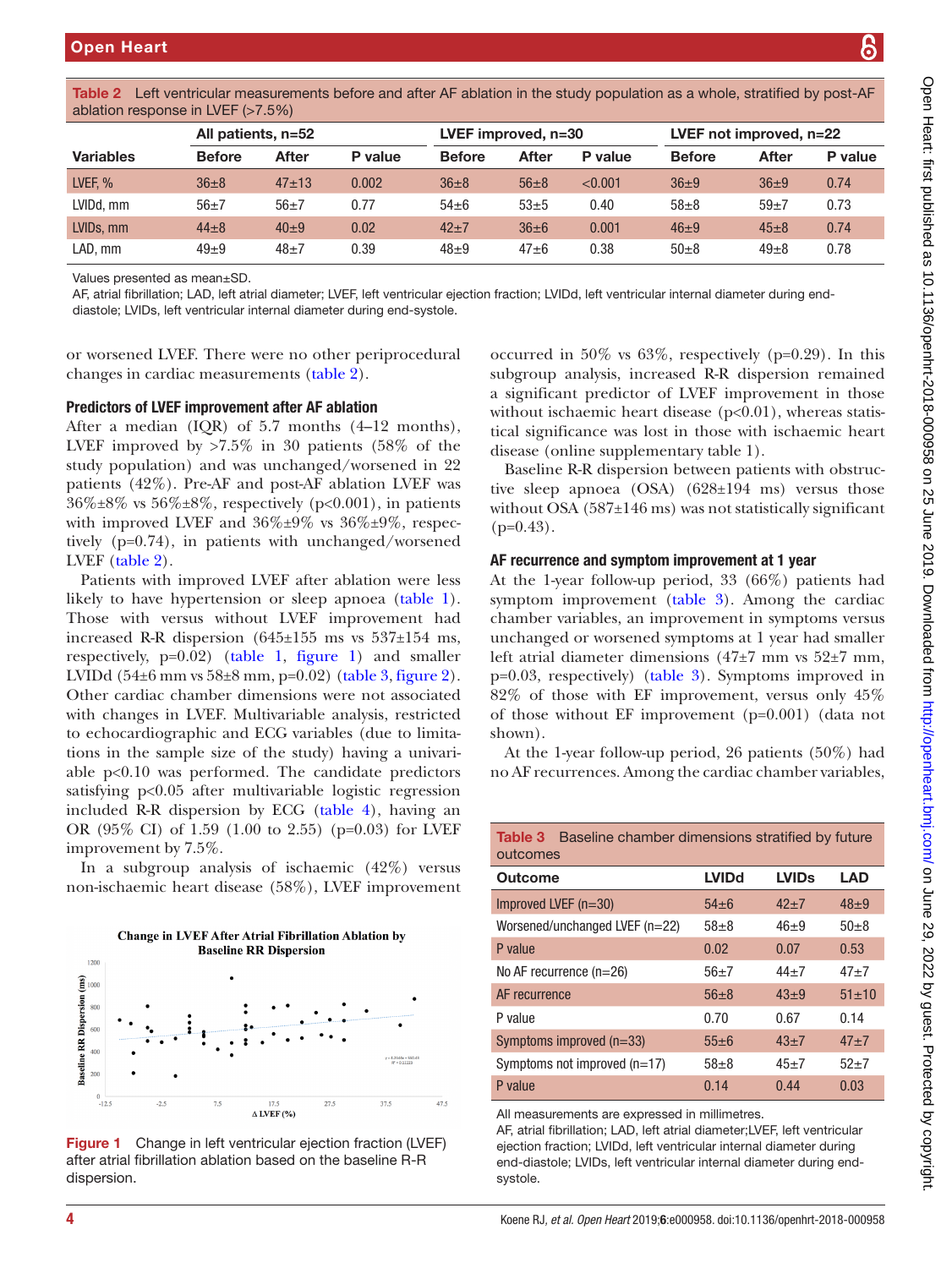

<span id="page-4-0"></span>Figure 2 Change in LVEF after atrial fibrillation ablation based on baseline left ventricular internal dimension in diastole. LVEF, left ventricular ejection fraction; LVIDd, left ventricular internal diameter during end-diastole.

there was a trend toward AF recurrence being associated with larger left atrial dimensions  $(p=0.14)$  [\(table](#page-4-1) 4).

### **DISCUSSION**

In this study, we found that increased ventricular irregularity, as measured by the R-R dispersion on the most recent ECG demonstrating AF preceding catheter ablation, predicted LVEF improvement following AF ablation. Because AF ablation eliminates or reduces ventricular irregularity (by reducing AF burden), we can surmise that ventricular irregularity itself is a contributing factor to LV systolic dysfunction. In addition, smaller LVIDd on baseline cardiac imaging identified an increased likelihood for LVEF improvement. There was also a trend toward smaller baseline LVIDs and improved postablation LVEF (p=0.06), suggesting that better baseline contractility might be an important predictor of postablation response. After multivariable analysis, increased R-R dispersion was the only statistically significant predictor of LVEF improvement among ECG and echocardiographic variables. Perhaps, the principal finding of this

<span id="page-4-1"></span>Table 4 Multivariable OR and 95% CIs for left ventricular EF improvement by 7.5% after catheter ablation for atrial fibrillation\*

|                                                               | EF improvement by $7.5\%$ (n=30) |         |  |
|---------------------------------------------------------------|----------------------------------|---------|--|
| <b>Variables</b>                                              | OR (95% CI)                      | P value |  |
| R-R dispersion (per 100 unit 1.59 (1.00 to 2.55)<br>increase) |                                  | 0.03    |  |
| LVIDd, mm (per 10 unit)<br>increase)                          | $0.57$ (0.10 to 3.17)            | 0.51    |  |
| LVIDs, mm (per 10 unit)<br>increase)                          | $0.78$ (0.18 to 3.37)            | 0.74    |  |

\*Restricted to echocardiographic and ECG variables only due to limited sample size, keeping all variables from [table 1](#page-2-0) with univariable p value <0.10.

EF, ejection fraction; LVIDd, left ventricular internal diameter during end-diastole; LVIDs, left ventricular internal diameter during endsystole.

study is that the R-R dispersion was measured using only a single ECG before AF ablation and may serve as a practical prediction guide. Similarly, LV dimensions which are readily available in most patients undergoing AF ablation can serve to inform postablation outcomes. These findings may have important implications in the management of patients with coexisting AF and heart failure by helping to identify those who may derive the most benefit from restoration of sinus rhythm with catheter ablation.

Mechanisms for AIC in rate-controlled AF have been postulated but are difficult to study in humans, who often have comorbidities or concomitant tachycardia.<sup>3</sup> It is speculated that irregular ventricular cycles result in reduced LV filling during short cycles that is incompletely compensated for during long cycles, causing reduced cardiac output and subsequent neurohormonal activation, leading to adverse cardiac remodelling.<sup>[2](#page-5-1)</sup> A prior pacing study in a canine model showed that straight pacing (ie, regularly paced ventricular cycles) alone reduced cardiac output, but the addition of irregular ventricular cycles further reduced cardiac output by an additional 7%.<sup>[8](#page-6-4)</sup> Using isolated cardiac myocytes from rats, Ling *et al* found that irregular pacing compared with regular pacing over a 24-hour period resulted in a substantial decrease in sarcoplasmic reticulum  $Ca^{2+}AT-$ Pase and phosphorylated phospholamban, both of which are associated with heart failure [\(figure](#page-5-2) 3).<sup>[9](#page-6-6)</sup> In LV samples obtained from patients with end-stage heart failure with either persistent AF or sinus rhythm, there was a decrease in several calcium-handling proteins observed in those with persistent AF but not in those who had sinus rhythm. $9$ 

Studies have demonstrated improvement in LVEF after catheter ablation in well rate-controlled patients. In a study of 58 consecutive patients with an LVEF <45% undergoing catheter ablation for AF, patients improved their LVEF by 17%±15% despite having adequate rate control defined as a heart rate <80 bpm on 48 hours telemetry preprocedure, and not surprisingly, those with poorly controlled heart rates had even greater improvement of their LVEF by  $23\% \pm 10\%$ .<sup>10</sup> A recent randomised controlled trial of 68 patients with adequate heart rate control demonstrated an improvement in LVEF of 18%±13% in patients assigned to catheter ablation versus an LVEF change of 4.4%±13% in those assigned to a rate control strategy.<sup>[11](#page-6-8)</sup>

The findings from our study and these other studies suggest that arrhythmia itself is a source of cardiomyopathy in AF independent of tachycardia. Eliminating the severity of arrhythmia, by way of reducing the R-R dispersion, is associated with improved LV systolic function. Because of this, one might hypothesise that patients with AF, heart failure and increased R-R dispersion should derive the most benefit from a catheter-based rhythm control therapeutic strategy.

Subject to the limitations of the study, these observations add to our understanding of the pathophysiology of AIC. This study may also help identify patients more likely to have an arrhythmia-induced or arrhythmia-worsening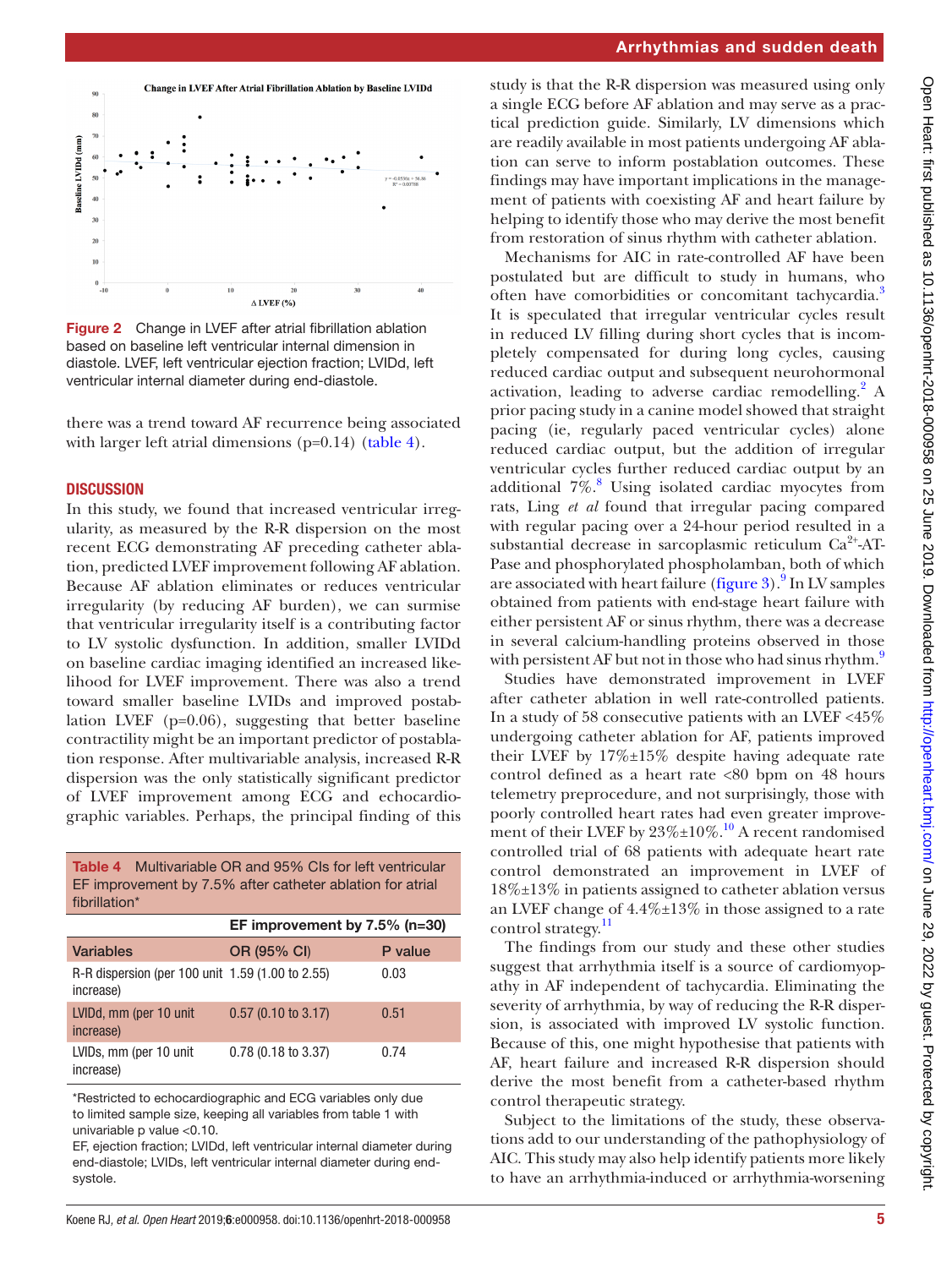

<span id="page-5-2"></span>Figure 3 Illustration of a cardiac myocyte featuring a number of calcium-handling proteins (A). Irregular pacing leading to a reduction in phosphorylated phospholamban and subsequent reduction in calcium transport into the sarcoplasmic reticulum (B), and irregular pacing leading to a reduction in SERCA and subsequent reduction in calcium transport into the sarcoplasmic reticulum (C). A1 receptor, adenosine A1 receptor; AC, adenylyl cyclase; ACh, acetylcholine; ADO, adenosine; β-AR, beta adrenergic receptor; cAMP, cyclic AMP; CICR, calcium-induced calcium release; NCX, sodium–calcium exchanger; PKA, protein kinase A; PLB, phospholamban; RyR, ryanodine receptor; SERCA, sarcoplasmic sarcoplasmic/endoplasmic reticulum  $Ca<sup>2+</sup>$  ATPase.

cardiomyopathy, and who may therefore derive benefit from treatment of the offending arrhythmia with catheter ablation. We believe that these results are worthy of further investigation as they seem to add to our understanding of the factors contributing to LV impairment before and improvement after AF ablation.

There are several limitations in our study. First, it was retrospective and uncontrolled and is thus hypothesis generating rather than definitive. Second, because echocardiograms or cardiac MRI are not routinely obtained after AF ablation, there may be selection bias. Third, echocardiographic or MRI measurements in individual patients were assessed on only two occasions, so we cannot say whether these changes remained consistent in the longer term in their direction or magnitude. Of the patients who qualified for our study based on having a low preablation LVEF, only ~60% had subsequent echocardiograms to allow for comparison. Fourth, the sample size of patients was relatively small and included only men. Fifth, information about the burden of AF may have provided more insights into our findings. However, improvement in LVEF may indirectly show evidence of the clinical impact of ablation irrespective of knowing the AF burden. Sixth, the use of ACEi/ARB medications was 67%. This was relatively low for a population with impaired LV function, but was unlikely to have affected

the main finding of our study. Finally, most patients were evaluated by echocardiography, and some might argue this commonly available tool is not the best way to assess cardiac function, particularly given the constraint of previously reported ~7.5% interobserver variability in the measurement of 2D-EF.<sup>8</sup> Furthermore, fibrosis burden as determined by cardiac MRI has been shown to be an important predictor of ablation response in non-ischaemic cardiomyopathy, $\frac{11}{11}$  and this could provide further insight into our study.

### **CONCLUSIONS**

In patients with heart failure undergoing AF ablation, both an increase in R-R dispersion on ECG and smaller LVIDd were associated with improvement in LVEF after catheter ablation. Increased R-R dispersion remained significant after adjustment for potential confounders and heart rate. This broadens the existing knowledge on AIC, particularly the notion that irregular electrical activation can cause cardiomyopathy and that the cardiomyopathy may improve with elimination of the irregularity using catheter ablation. These readily available measurements may help to identify those patients most likely to derive LV systolic function improvement after catheter ablation.

### Author affiliations

<sup>1</sup>Department of Cardiovascular Medicine, University of Minnesota Medical School, Minneapolis, Minnesota, USA

<sup>2</sup>UCLA Medical Center, UCLA Health System, Department of Medicine, University of California, Los Angeles, Los Angeles, California, USA

<sup>3</sup>Cardiovascular Division, University of California, Los Angeles, Los Angeles, California, USA

4 Cardiovascular Division, University of Minnesota Medical School, Minneapolis Veterans Affairs Health Care System, Minneapolis, Minnesota, USA 5 Division of Cardiology, University of Minnesota, Minneapolis VA Health Care System, Minneapolis, Minnesota, USA

Contributors Conception and design: RJK, VNT. Administrative support: RJK, VNT. Provision of study materials: RJK, VNT, EB. Collection and assembly of data: RJK, EB, Y-JS, VNT. Data analysis and interpretation: All authors. Manuscript writing: RJK, VNT. Final approval of manuscript: All authors: RJK, VNT, EB, Y-JS.

Funding The authors have not declared a specific grant for this research from any funding agency in the public, commercial or not-for-profit sectors.

Competing interests None declared.

Patient consent for publication Not required.

Provenance and peer review Not commissioned; externally peer reviewed.

Data availability statement Data are available on reasonable request.

**Open access** This is an open access article distributed in accordance with the Creative Commons Attribution Non Commercial (CC BY-NC 4.0) license, which permits others to distribute, remix, adapt, build upon this work non-commercially, and license their derivative works on different terms, provided the original work is properly cited, appropriate credit is given, any changes made indicated, and the use is non-commercial. See: [http://creativecommons.org/licenses/by-nc/4.0/.](http://creativecommons.org/licenses/by-nc/4.0/)

### **References**

- <span id="page-5-0"></span>1. Chen T, Koene R, Benditt DG, *et al*. Ventricular ectopy in patients with left ventricular dysfunction: should it be treated? *[J Card Fail](http://dx.doi.org/10.1016/j.cardfail.2012.11.004)* 2013;19:40–9.
- <span id="page-5-1"></span>2. Clark DM, Plumb VJ, Epstein AE, *et al*. Hemodynamic effects of an irregular sequence of ventricular cycle lengths during atrial fibrillation. *[J Am Coll Cardiol](http://dx.doi.org/10.1016/S0735-1097(97)00254-4)* 1997;30:1039–45.